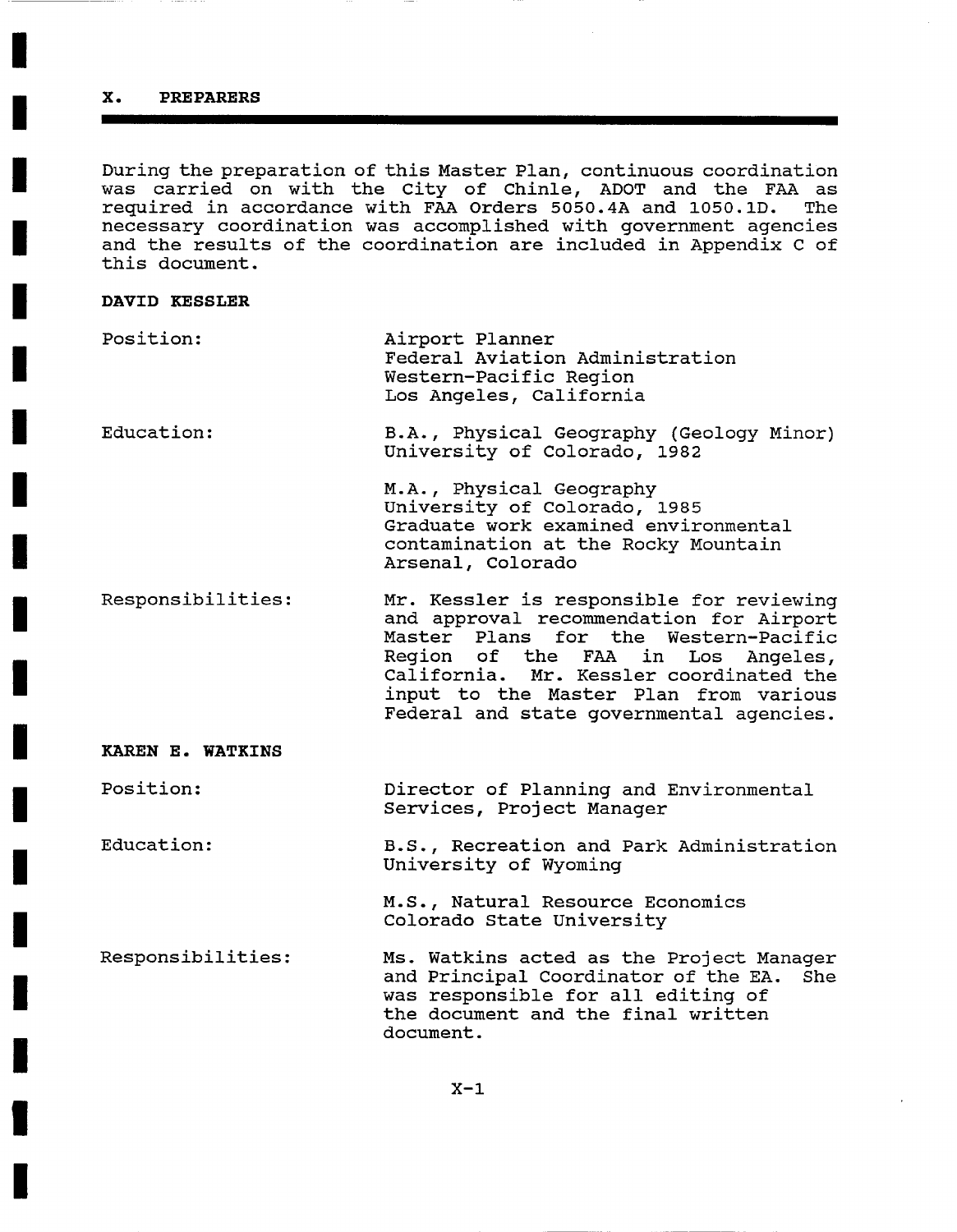**SCOTT A;. wIEGAND** 

| Position:         | Airport Planner                                                                                                                                             |
|-------------------|-------------------------------------------------------------------------------------------------------------------------------------------------------------|
| Education:        | B.S., Aeronautical Studies<br>Embry-Riddle Aeronautical University                                                                                          |
| Responsibilities: | Mr. Wieqand was the Principal Preparer<br>of this Master Plan. He was responsible<br>for data collection, graphics, and<br>writing the Airport Master Plan. |

### **CHARLES L. THOMPSON, P.E.**

Position: Airport and Civil Engineer

Education: B.S., Civil Engineering Purdue University

Responsibilities: Mr. Thompson was responsible for all airport plans and capital improvement plans associated with the Master Plan. He is also Project Engineer for the engineering and construction management for the Chinle Airport.

Hydrologist

#### **ROBERT SANTONASTASO**

Position:

Education:

- B.S., Engineering University of Pittsburgh **M.B.A.**  University of Phoenix
- Responsibilities: Mr. Santonastaso completed all hydrologic investigations and is responsible for all site hydrology for the proposed site.

## **GARY WAGNER**

Position: Design Draftsman

- Education: A.S. Architecture ITT Technical Institute
- Responsibilities: Mr. Wagner prepared airport and airspace diagrams.